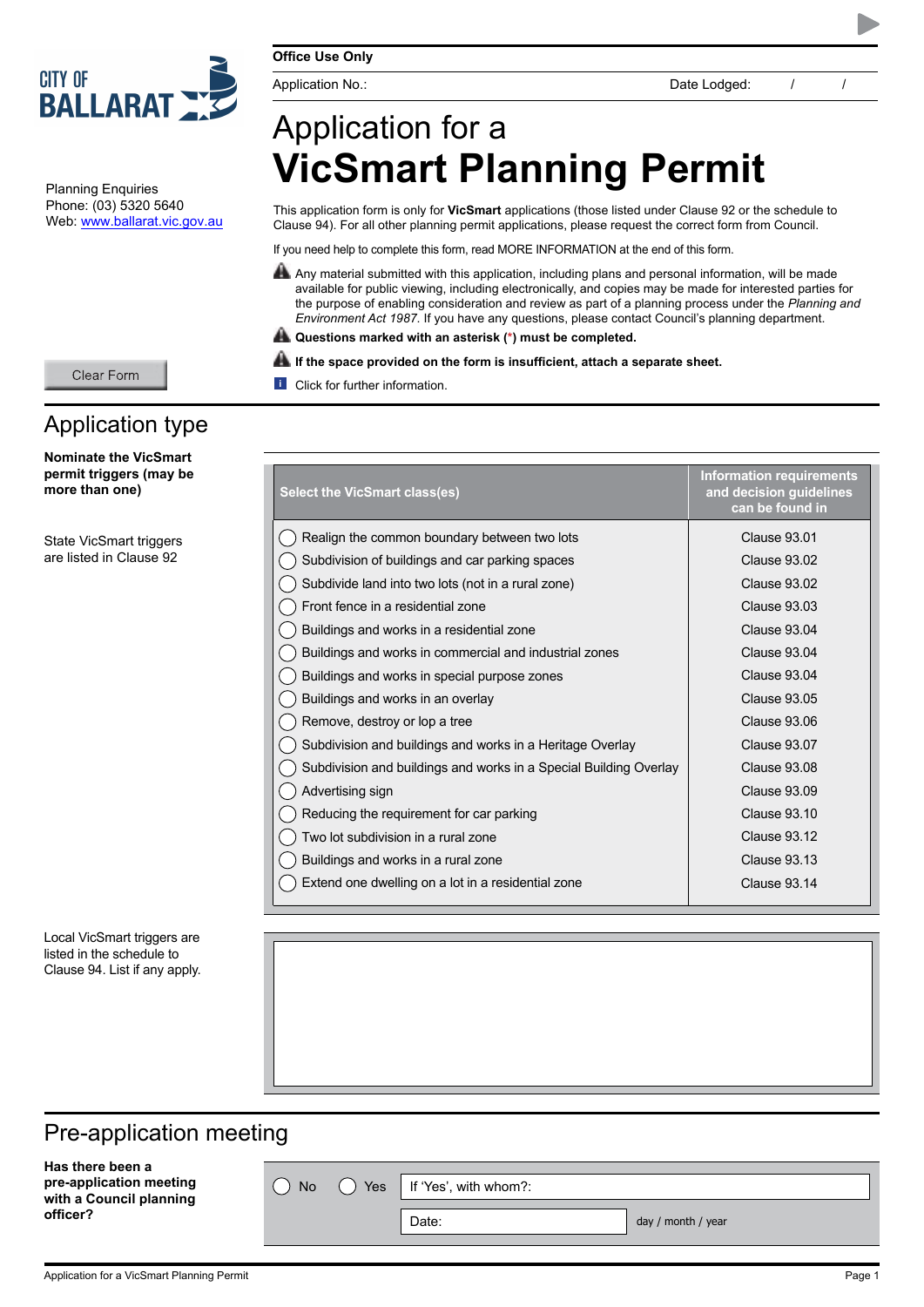## The Land**<sup>i</sup>**

Address of the land. Complete the Street Address and one of the Formal Land Descriptions.

| <b>Street Address *</b>                                                                                                          | St. No.:<br>Unit No.:<br>St. Name:                                                 |           |
|----------------------------------------------------------------------------------------------------------------------------------|------------------------------------------------------------------------------------|-----------|
|                                                                                                                                  | Suburb/Locality:                                                                   | Postcode: |
| <b>Formal Land Description *</b><br>Complete either A or B.                                                                      | ⊙ Plan of Subdivision<br>$\bigcirc$ Title Plan<br>A<br>◯Lodged Plan<br>Lot $No.$ : | $No.$ :   |
| This information can be<br>A<br>found on the certificate<br>of title.                                                            | <b>OR</b><br>B<br>Section No.:<br>Crown Allotment No.:                             |           |
| If this application relates to more than one<br>address, attach a separate sheet setting out<br>any additional property details. | Parish/Township Name:                                                              |           |
|                                                                                                                                  |                                                                                    |           |

### The Proposal

₳ You must give full details of your proposal and attach the information required to assess the application. Insufficient or unclear information will delay your application.

| $\mathbf{I}$ | For what use, development<br>or other matter do you<br>require a permit? *                                                                                                    | Provide additional information about the proposal, including: plans and elevations; any information required by the<br>planning scheme, requested by Council or outlined in a Council planning permit checklist; and if required, a description<br>of the likely effect of the proposal. |
|--------------|-------------------------------------------------------------------------------------------------------------------------------------------------------------------------------|------------------------------------------------------------------------------------------------------------------------------------------------------------------------------------------------------------------------------------------------------------------------------------------|
| Ť.           | <b>Estimated cost of</b><br>development for which the<br>permit is required *                                                                                                 | Nou may be required to verify this estimate.<br>Insert '0' if no development is proposed.<br>Cost \$                                                                                                                                                                                     |
|              | <b>Existing Conditions</b>                                                                                                                                                    |                                                                                                                                                                                                                                                                                          |
| grazing.     | Describe how the land is used<br>and developed now *<br>For example, vacant, three dwellings,<br>medical centre with two practitioners,<br>licensed restaurant with 80 seats, |                                                                                                                                                                                                                                                                                          |
|              |                                                                                                                                                                               | Provide a plan of the existing conditions. Photos are also helpful.                                                                                                                                                                                                                      |
|              | <b>Title Information II</b>                                                                                                                                                   | Does the proposal breach, in any way, an encumbrance on title such as a restrictrive covenant,                                                                                                                                                                                           |
|              | <b>Encumbrances on title *</b>                                                                                                                                                | section 173 agreement or other obligation such as an easement or building envelope?<br>Yes (If 'yes' contact Council for advice on how to proceed before continuing with this<br>application.)<br><b>No</b>                                                                              |

Provide a full, current copy of the title for each individual parcel of land forming the subject site. The title includes: the covering 'register search statement', the title diagram and the associated title documents, known as 'instruments', for example, restrictive covenants.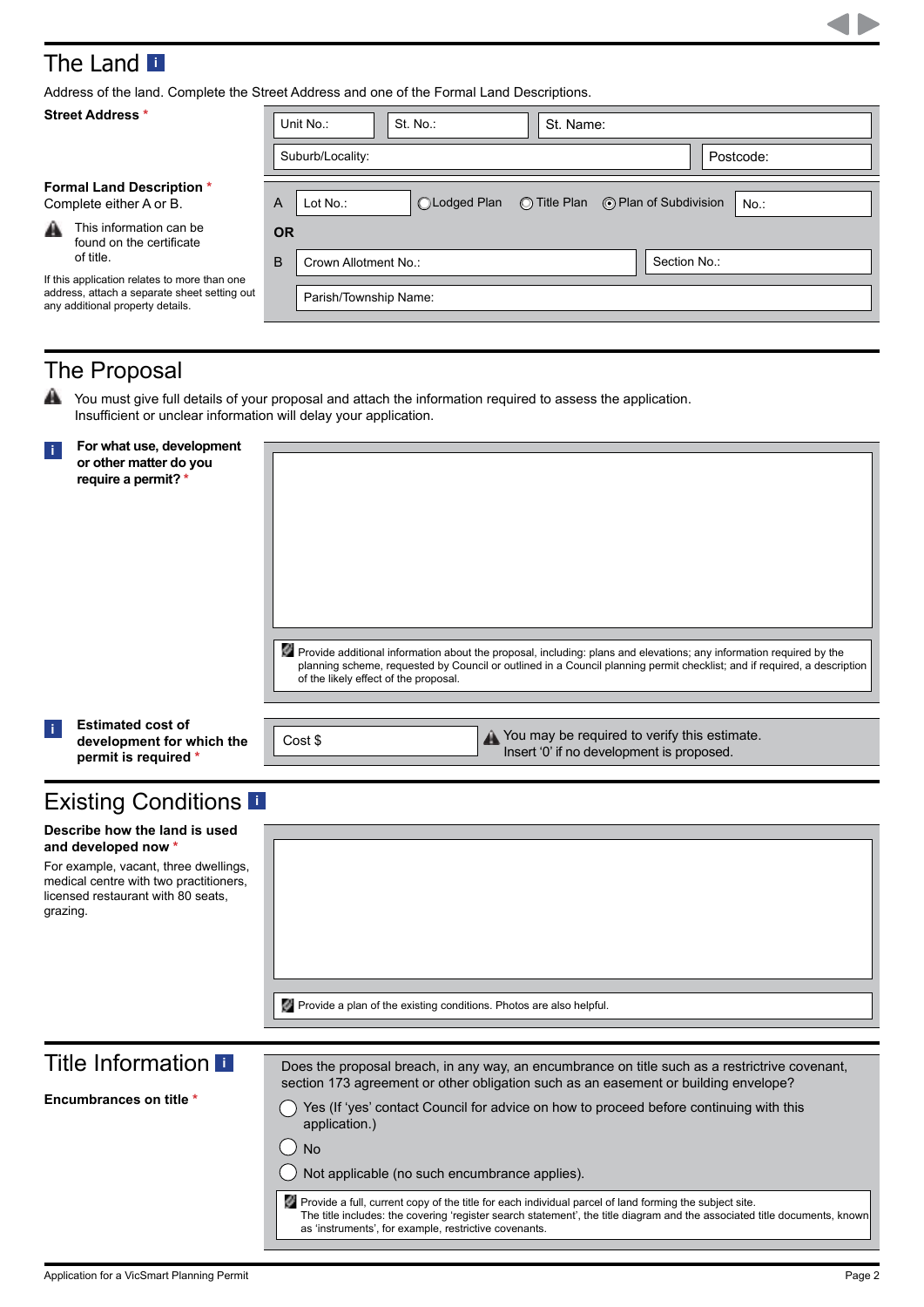### Applicant and Owner Details **[i](#page-5-0)**

Provide details of the applicant and the owner of the land.

| Applicant *                                                  | Name:                              |                                                                                                                                                                                                            |           |      |                                              |                                              |                    |
|--------------------------------------------------------------|------------------------------------|------------------------------------------------------------------------------------------------------------------------------------------------------------------------------------------------------------|-----------|------|----------------------------------------------|----------------------------------------------|--------------------|
| The person who wants the                                     | Title:                             | First Name:                                                                                                                                                                                                |           |      | Surname:                                     |                                              |                    |
| permit.                                                      | Organisation (if applicable):      |                                                                                                                                                                                                            |           |      |                                              |                                              |                    |
|                                                              | Postal Address:                    |                                                                                                                                                                                                            |           |      |                                              | If it is a P.O. Box, enter the details here: |                    |
|                                                              | Unit No.:                          | St. No.:                                                                                                                                                                                                   | St. Name: |      |                                              |                                              |                    |
|                                                              | Suburb/Locality:                   |                                                                                                                                                                                                            |           |      | State:                                       |                                              | Postcode:          |
| Please provide at least one                                  |                                    | Contact information for applicant OR contact person below                                                                                                                                                  |           |      |                                              |                                              |                    |
| contact phone number *                                       | Business phone:                    |                                                                                                                                                                                                            |           |      | Email:                                       |                                              |                    |
|                                                              | Mobile phone:                      |                                                                                                                                                                                                            |           | Fax: |                                              |                                              |                    |
| Where the preferred contact<br>person for the application is | Contact person's details*<br>Name: |                                                                                                                                                                                                            |           |      |                                              |                                              | Same as applicant  |
| different from the applicant,<br>provide the details of that | Title:                             | First Name:                                                                                                                                                                                                |           |      | Surname:                                     |                                              |                    |
| person.                                                      | Organisation (if applicable):      |                                                                                                                                                                                                            |           |      |                                              |                                              |                    |
|                                                              | Postal Address:                    |                                                                                                                                                                                                            |           |      | If it is a P.O. Box, enter the details here: |                                              |                    |
|                                                              | Unit No.:                          | St. No.:                                                                                                                                                                                                   | St. Name: |      |                                              |                                              |                    |
|                                                              | Suburb/Locality:                   |                                                                                                                                                                                                            |           |      | State:                                       |                                              | Postcode:          |
| Owner*                                                       |                                    |                                                                                                                                                                                                            |           |      |                                              |                                              | Same as applicant  |
| The person or organisation                                   | Name:                              |                                                                                                                                                                                                            |           |      |                                              |                                              |                    |
| who owns the land                                            | Title:                             | First Name:                                                                                                                                                                                                |           |      | Surname:                                     |                                              |                    |
| Where the owner is different                                 | Organisation (if applicable):      |                                                                                                                                                                                                            |           |      |                                              |                                              |                    |
| from the applicant, provide<br>the details of that person or | Postal Address:                    |                                                                                                                                                                                                            |           |      |                                              | If it is a P.O. Box, enter the details here: |                    |
| organisation.                                                | Unit No.:                          | $St. No.$ :                                                                                                                                                                                                | St. Name: |      |                                              |                                              |                    |
|                                                              | Suburb/Locality:                   |                                                                                                                                                                                                            |           |      | State:                                       |                                              | Postcode:          |
|                                                              | Owner's Signature (Optional):      |                                                                                                                                                                                                            |           |      | Date:                                        |                                              |                    |
|                                                              |                                    |                                                                                                                                                                                                            |           |      |                                              |                                              | day / month / year |
|                                                              |                                    |                                                                                                                                                                                                            |           |      |                                              |                                              |                    |
| Information<br>requirements                                  |                                    | Contact Council's planning department to discuss the specific requirements for this application and<br>obtain a planning permit checklist. Insufficient or unclear information may delay your application. |           |      |                                              |                                              |                    |
|                                                              | Yes                                | Have you completed the VicSmart information checklist(s)?                                                                                                                                                  |           |      |                                              |                                              |                    |

### Declaration**<sup>i</sup>**

### **This form must be signed by the applicant \***

No

 $\bigcap$ 

Remember it is against the law to provide false or misleading information, which could result in a heavy fine and cancellation of the permit.

| I declare that I am the applicant; and that all the information in this application is true and<br>correct; and the owner (if not myself) has been notified of the permit application. |                    |
|----------------------------------------------------------------------------------------------------------------------------------------------------------------------------------------|--------------------|
| Signature:                                                                                                                                                                             | Date:              |
|                                                                                                                                                                                        | day / month / year |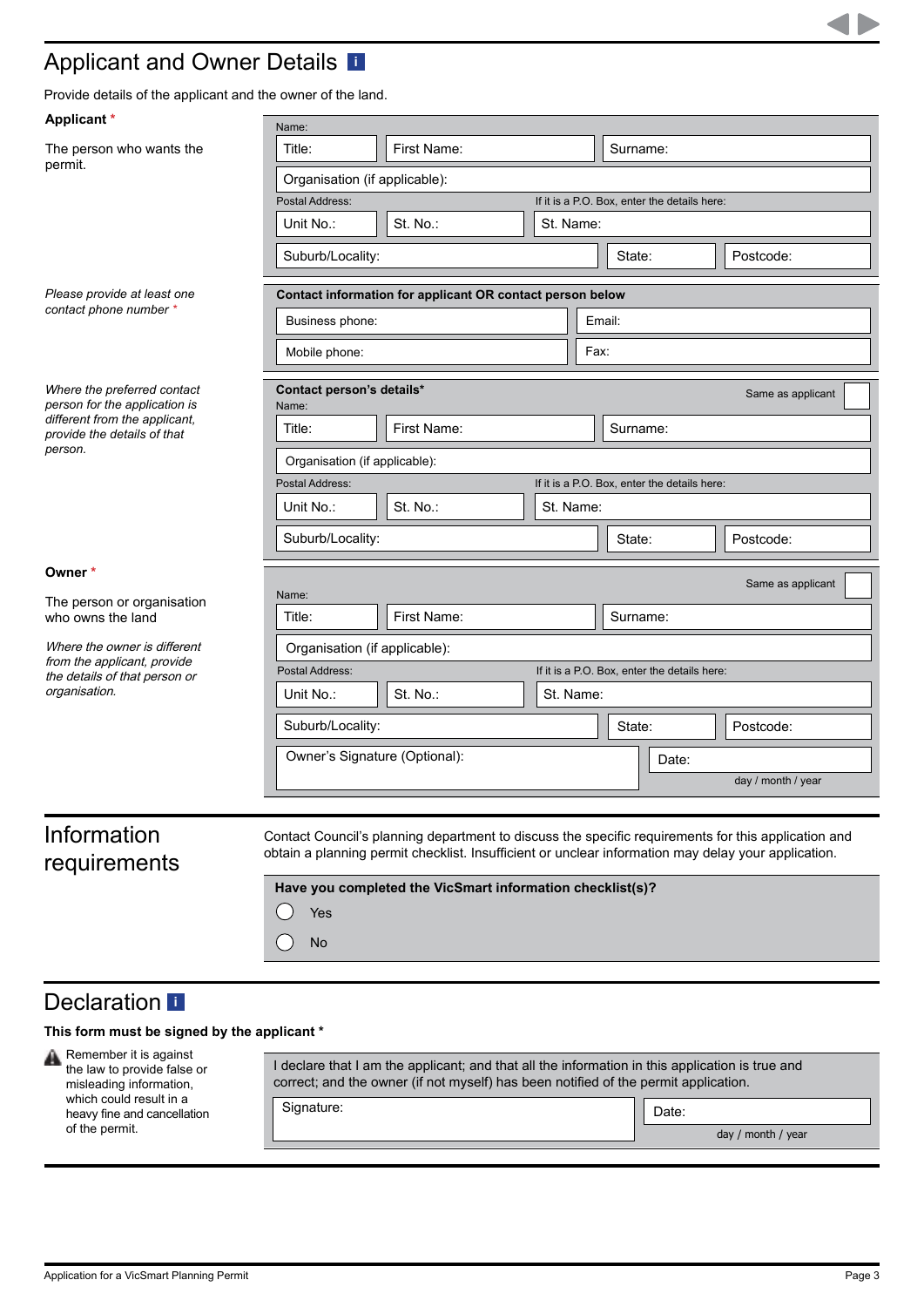### Need help with the Application? **[i](#page-5-0)**

If you need help to complete this form, read More Information at the end of this form.

General information about the VicSmart planning process is in the Applicant's Guide to Lodging a VicSmart Application which is available at [www.planning.vic.gov.au](http://www.planning.vic.gov.au)

Assistance can also be obtained from Council's planning department.

| <b>Checklist</b>                                | Filled in the form completely?                                                                                                                                               |
|-------------------------------------------------|------------------------------------------------------------------------------------------------------------------------------------------------------------------------------|
| Have you:                                       | Most applications require a fee to be paid. Contact Council<br>Paid or included the application fee?<br>to determine the appropriate fee.                                    |
|                                                 | Provided all necessary supporting information and documents listed in Clause 93 and<br>the schedule to Clause 95 for the appropriate VicSmart class of application?          |
|                                                 | Completed and attached the relevant information checklist for the appropriate VicSmart<br>application?                                                                       |
|                                                 | Signed the declaration?                                                                                                                                                      |
|                                                 |                                                                                                                                                                              |
| Lodgement <b>i</b>                              | City of Ballarat                                                                                                                                                             |
| Lodge the completed and                         | PO Box 655<br>Ballarat VIC 3353                                                                                                                                              |
| signed form, the fee and all<br>documents with: | <b>Phoenix Building</b><br>25 Armstrong Street South<br>Ballarat Central VIC 3350<br><b>Contact information:</b><br>Phone: (03) 5320 5500<br>Email: info@ballarat.vic.gov.au |
|                                                 |                                                                                                                                                                              |
|                                                 | Deliver application in person, by post or by electronic lodgement.                                                                                                           |

**Your personal information is being collected by City of Ballarat for planning purposes. Your information will be stored in Council's Customer Database and used to identify you when communicating with Council and for the delivery of services and information. For further information on how your personal information is handled, refer to Council's Privacy Policy at www.ballarat.vic.gov.au**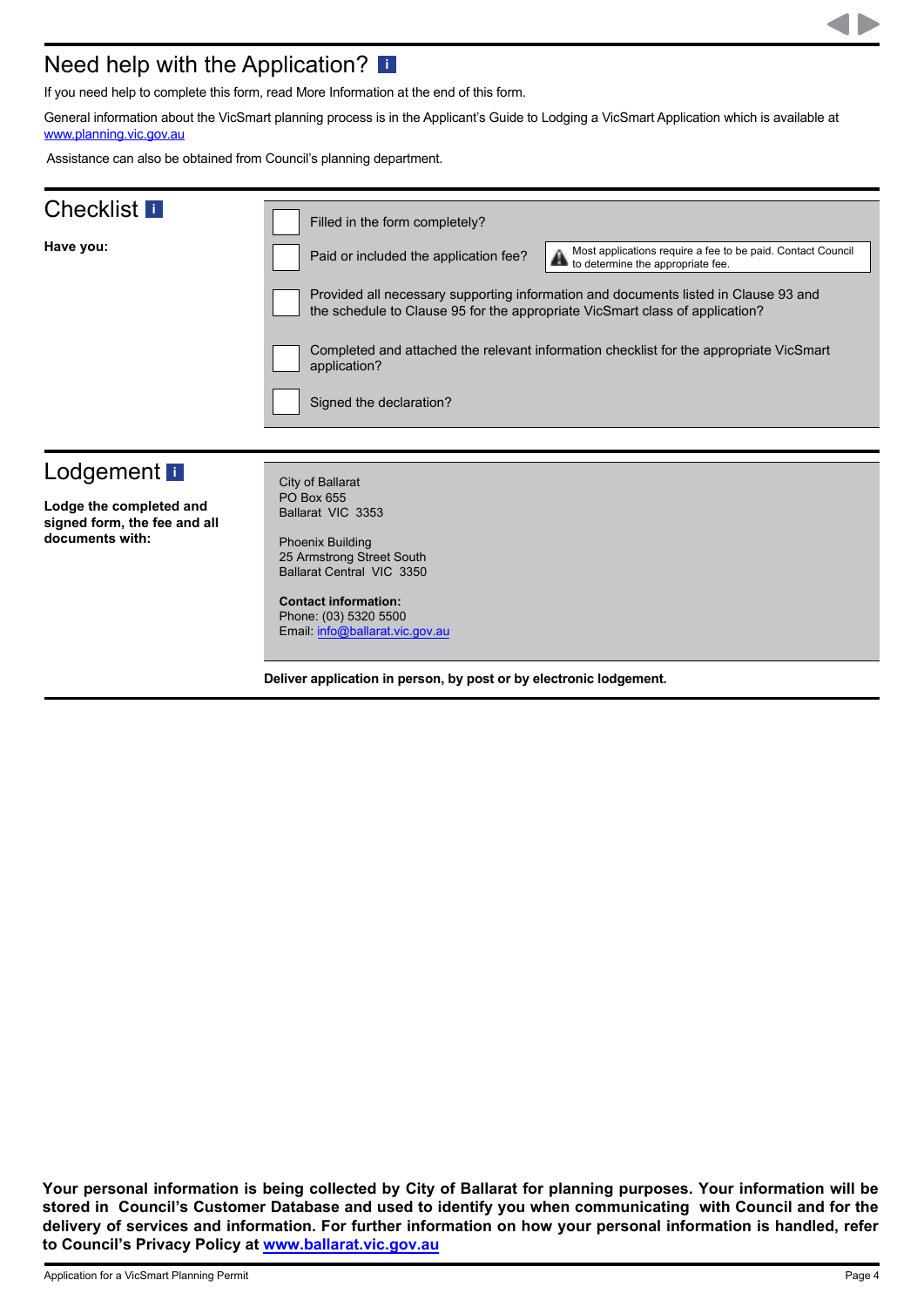<span id="page-4-0"></span>**i** MORE INFORMATION

#### The Land

Planning permits relate to the use and development of the land. It is important that accurate, clear and concise details of the land are provided with the application.

#### **How is land identified?**

Land is commonly identified by a street address, but sometimes this alone does not provide an accurate identification of the relevant parcel of land relating to an application. Make sure you also provide the formal land description - the lot and plan number or the crown, section and parish/township details (as applicable) for the subject site. This information is shown on the title.

#### See **Example 1.**

#### The Proposal

#### **Why is it important to describe the proposal correctly?**

The application requires a description of what you want to do with the land. You must describe how the land will be used or developed as a result of the proposal. It is important that you understand the reasons why you need a permit in order to suitably describe the proposal. By providing an accurate description of the proposal, you will avoid unnecessary delays associated with amending the description at a later date.

**A** Planning schemes use specific definitions for different types of use and development. Contact the Council planning office at an early stage in preparing your application to ensure that you use the appropriate terminology and provide the required details.

#### **How do planning schemes affect proposals?**

A planning scheme sets out policies and requirements for the use, development and protection of land. There is a planning scheme for every municipality in Victoria. Development of land includes the construction of a building, carrying out works, subdividing land or buildings and displaying signs.

Proposals must comply with the planning scheme provisions in accordance with Clause 61.05 of the planning scheme. Provisions may relate to the State Planning Policy Framework, the Local Planning Policy Framework, zones, overlays, particular and general provisions. You can access the planning scheme by either contacting Council's planning department or by visiting the Planning Schemes Online section of the department's website<http://planning-schemes.delwp.vic.gov.au>

You can obtain a planning certificate to establish planning scheme details about your property. A planning certificate identifies the zones and overlays that apply to the land, but it does not identify all of the provisions of the planning scheme that may be relevant to your application. Planning certificates for land in metropolitan areas and most rural areas can be obtained by visiting [www.landata.vic.gov.au](http://www.landata.vic.gov.au) Contact the local Council to obtain a planning certificate in Central Goldfields, Corangamite, Macedon Ranges and Greater Geelong. You can also use the free Planning Property Report to obtain the same information.

#### See **Example 2.**

#### **Estimated cost of development**

In most instances an application fee will be required. This fee must be paid when you lodge the application. The fee is set down by government regulations.

To help Council calculate the application fee, you must provide an accurate cost estimate of the proposed development. This cost does not include the costs of development that you could undertake without a permit or that are separate from the permit process. Development costs should be calculated at a normal industry rate for the type of construction you propose.

Council may ask you to justify your cost estimates. Costs are required solely to allow Council to calculate the permit application fee. Fees are exempt from GST.

**A** Costs for different types of development can be obtained from specialist publications such as Cordell Housing: Building Cost Guide or Rawlinsons: Australian Construction Handbook.

Contact the Council to determine the appropriate fee. Go to [www.planning.vic.gov.au](http://www.planning.vic.gov.au) to view a summary of fees in the Planning and Environment (Fees) Regulations.

#### Existing Conditions

#### **How should land be described?**

You need to describe, in general terms, the way the land is used now, including the activities, buildings, structures and works that exist (e.g. single dwelling, 24 dwellings in a three-storey building, medical centre with three practitioners and 8 car parking spaces, vacant building, vacant land, grazing land, bush block).

Please attach to your application a plan of the existing conditions of the land. Check with the local Council for the quantity, scale and level of detail required. It is also helpful to include photographs of the existing conditions.

See **Example 3.**

#### Title Information

#### **What is an encumbrance?**

An 'encumbrance' is a formal obligation on the land, with the most common type being a 'mortgage'. Other common examples of encumbrances include:

- **• Restrictive Covenants**: A 'restrictive covenant' is a written agreement between owners of land restricting the use or development of the land for the benefit of others, (eg. a limit of one dwelling or limits on types of building materials to be used).
- **• Section 173 Agreements**: A 'section 173 agreement' is a contract between an owner of the land and the responsible authority which sets out limitations on the use or development of the land.
- **• Easements:** An 'easement' gives rights to other parties to use the land or provide for services or access on, under or above the surface of the land.
- **• Building Envelopes:** A 'building envelope' defines the development boundaries for the land.

Aside from mortgages, the above encumbrances can potentially limit or even prevent certain types of proposals.

#### **What documents should I check to find encumbrances?**

Encumbrances are identified on the title (register search statement) under the header 'encumbrances, caveats and notices'. The actual details of an encumbrance are usually provided in a separate document (instrument) associated with the title. Sometimes encumbrances are also marked on the title diagram or plan, such as easements or building envelopes.

#### **What about caveats and notices?**

A 'caveat' is a record of a claim from a party to an interest in the land. Caveats are not normally relevant to planning applications as they typically relate to a purchaser, mortgagee or chargee claim, but can sometimes include claims to a covenant or easement on the land. These types of caveats may affect your proposal.

Other less common types of obligations may also be specified on title in the form of 'notices'. These may have an effect on your proposal, such as a notice that the building on the land is listed on the Heritage Register.

#### **What happens if the proposal contravenes an encumbrance on title?**

Encumbrances may affect or limit your proposal or prevent it from proceeding. Section 61(4) of the *Planning and Environment Act 1987* for example, prevents granting of a permit if it would result in a breach of a registered restrictive covenant. If the proposal contravenes any encumbrance, contact the Council for advice on how to proceed.

You may be able to modify your proposal to respond to the issue. If not, separate procedures exist to change or remove the various types of encumbrances from the title. The procedures are generally quite involved and if the encumbrance relates to more than the subject property, the process will include notice to the affected party.

A You should seek advice from an appropriately qualified person, such as a solicitor, if you need to interpret the effect of an encumbrance or if you seek to amend or remove an encumbrance.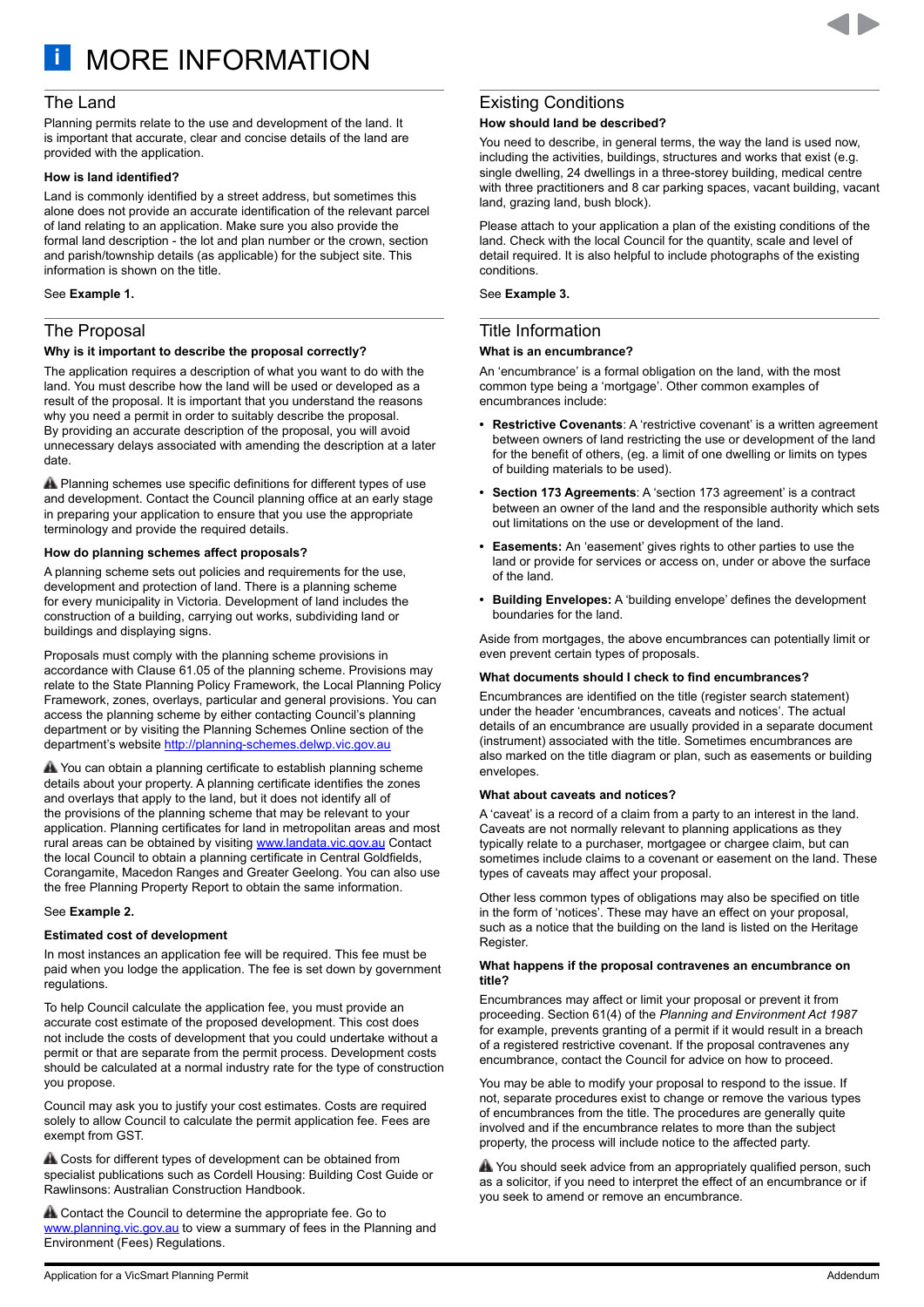#### <span id="page-5-0"></span>**Why is title information required?**

Title information confirms the location and dimensions of the land specified in the planning application and any obligations affecting what can be done on or with the land.

As well as describing the land, a full copy of the title will include a diagram or plan of the land and will identify any encumbrances, caveats and notices.

#### **What is a 'full' copy of the title?**

The title information accompanying your application must include a 'register search statement' and the title diagram, which together make up the title.

In addition, any relevant associated title documents, known as 'instruments', must also be provided to make up a full copy of the title.

Check the title to see if any of the types of encumbrances, such as a restrictive covenant, section 173 agreement, easement or building envelope, are listed. If so, you must submit a copy of the document (instrument) describing that encumbrance. Mortgages do not need to be provided with planning applications.

A Some titles have not yet been converted by Land Registry into an electronic register search statement format. In these earlier types of titles, the diagram and encumbrances are often detailed on the actual title, rather than in separate plans or instruments.

#### **Why is 'current' title information required?**

It is important that you attach a current copy of the title for each individual parcel of land forming the subject site. 'Current' title information accurately provides all relevant and up-to-date information.

Some Councils require that title information must have been searched within a specified time frame. Contact the Council for advice on their requirements.

**A.** Copies of title documents can be obtained from Land Registry: Level 10, 570 Bourke Street, Melbourne; 03 8636 2010; www.landata.vic.gov.au – go direct to "titles & property certificates".

#### Applicant and Owner Details

This section provides information about the permit applicant, the owner of the land and the person who should be contacted about any matters concerning the permit application.

The applicant is the person or organisation that wants the permit. The applicant can, but need not, be the contact person.

In order to avoid any confusion, the Council will communicate only with the person who is also responsible for providing further details. The contact may be a professional adviser (e.g. architect or planner) engaged to prepare or manage the application. To ensure prompt communications, contact details should be given.

Check with Council how they prefer to communicate with you about the application. If an email address is provided this may be the preferred method of communication between council and the applicant/contact.

The owner of the land is the person or organisation who owns the land at the time the application is made. Where a parcel of land has been sold and an application made prior to settlement, the owner's details should be identified as those of the vendor. The owner can, but need not, be the contact or the applicant.

See **Example 4.**

#### **Declaration**

The declaration should be signed by the person who takes responsibility for the accuracy of all the information that is provided. This declaration is a signed statement that the information included with the application is true and correct at the time of lodgement.

The declaration can be signed by the applicant or owner. If the owner is not the applicant, the owner must either sign the application form or must be notified of the application which is acknowledged in the declaration.

A Obtaining or attempting to obtain a permit by wilfully making or causing any false representation or declaration, either orally or in writing, is an offence under the *Planning and Environment Act 1987* and could result in a fine and/or cancellation of the permit.

#### Need help with the Application?

If you have attended a pre-application meeting with a Council planner, fill in the name of the planner and the date, so that the person can be consulted about the application once it has been lodged.

#### **Checklist**

#### **What additional information should you provide to support the proposal?**

You should provide sufficient supporting material with the application to describe the proposal in enough detail for a decision to be made. It is important that copies of all plans and information submitted with the application are legible.

There may be specific application requirements set out in the planning scheme for the use or development you propose. The application should demonstrate how these have been addressed or met.

The checklist is to help ensure that you have:

- provided all the required information on the form
- included payment of the application fee
- attached all necessary supporting information and documents
- completed the relevant planning permit checklist
- signed the declaration on the last page of the application form

**A** The more complete the information you provide with your permit application, the sooner a decision will be made.

#### Lodgement

The application must be lodged with the Council responsible for the planning scheme in which the land affected by the application is located. In some cases the Minister for Planning or another body is the responsible authority instead of Council. Ask the Council if in doubt.

Check with Council how they prefer to have the application lodged. For example, they may have an online lodgement system, prefer email or want an electronic and hard copy. Check also how many copies of plans and the size of plans that may be required.

Contact details are listed in the lodgement section on the last page of the form.

A Approval from other authorities: In addition to obtaining a planning permit, approvals or exemptions may be required from other authorities or Council departments. Depending on the nature of your proposal, these may include food or health registrations, building permits or approvals from water and other service authorities.